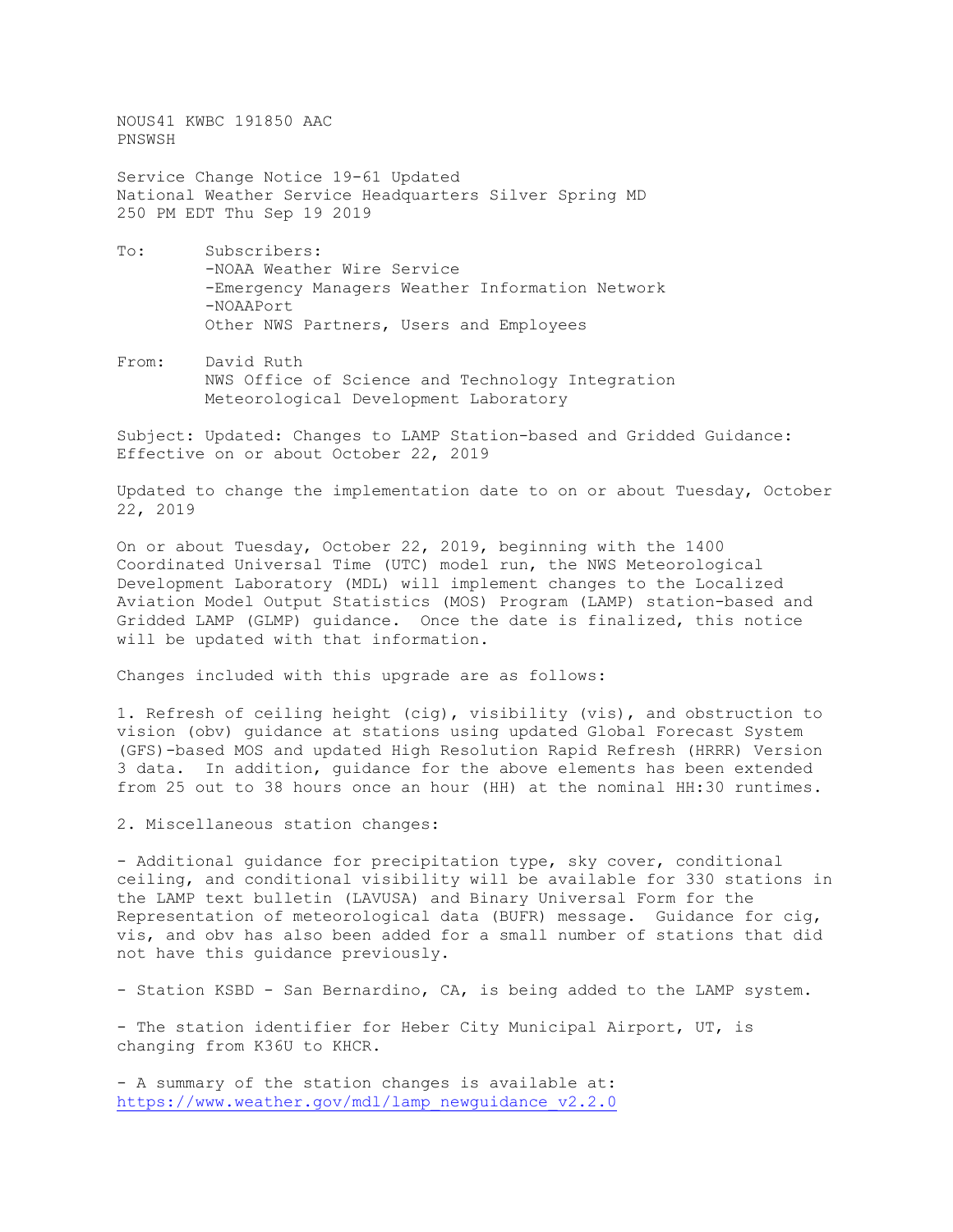3. Text bulletin changes: The header row of the text bulletin currently contains the hour of the cycle and 00 regardless of the actual minute runtime of the cycle, e.g., HH00 UTC. With this implementation, the minutes in the cycle time will reflect the nominal minutes of the runtime, e.g., HH00, HH15, HH30, or HH45.

4. New text bulletins:

- Addition of "extended" text bulletins containing guidance for cig, vis, and obv for 26 through 38 hours.

- Addition of "full" text bulletins containing guidance for all elements through 25 hours, and for cig, vis, and obv out to 38 hours. All elements without guidance past 25 hours will contain missing values as placeholders until that extended guidance is available. The full bulletins will not be disseminated due to exceeding line length limitations, and will only appear on the LAMP website.

5. Expansion of gridded LAMP (GLMP) cig and vis guidance to cover the full 2.5-km National Blend of Models (NBM) contiguous U.S. (CONUS) domain (2345 x 1597), and extension of forecast projections through 38 hours in support of the NBM. This includes the following GLMP elements:

1) Observations (0-hour) and forecasts (1-38 hours) of deterministic cig. 2) Observations (0-hour) and forecasts (1-38 hours) of deterministic vis. 3) Forecasts (1-38 hours) of probability of cig < 500 feet, < 1,000 feet, and  $\leq$  3,000 feet. 4? Forecasts (1-38 hours) of probability of vis < 1 mile, < 3 miles, and  $\leq$  5 miles.

Links to sample data for this upgrade can be found at the LAMP Experimental Products website:

[https://www.weather.gov/mdl/lamp\\_experimental](https://www.weather.gov/mdl/lamp_experimental)

Benefits of the system changes include:

1) Updated cig, vis and obv guidance by using updated GFS MOS and HRRR data. 2) Extension of cig and vis guidance to 38 hours will assist with Digital Aviation Services and production of 30-hour Terminal Aerodrome Forecasts (TAFs). 3) Expansion of GLMP cig and vis guidance to cover the full NBM CONUS domain and extension to 38 hours will support the short-term NBM. 4) Additional station inputs to GLMP will improve the analysis for cig and vis. 5) Additional elements added for 330 stations, addition of KSBD, and change to the identifier for Heber City UT will benefit users of LAMP guidance.

More details about LAMP/GLMP products and this implementation can be found online at the LAMP Documentation website:

[http://www.weather.gov/mdl/lamp\\_docs](http://www.weather.gov/mdl/lamp_docs)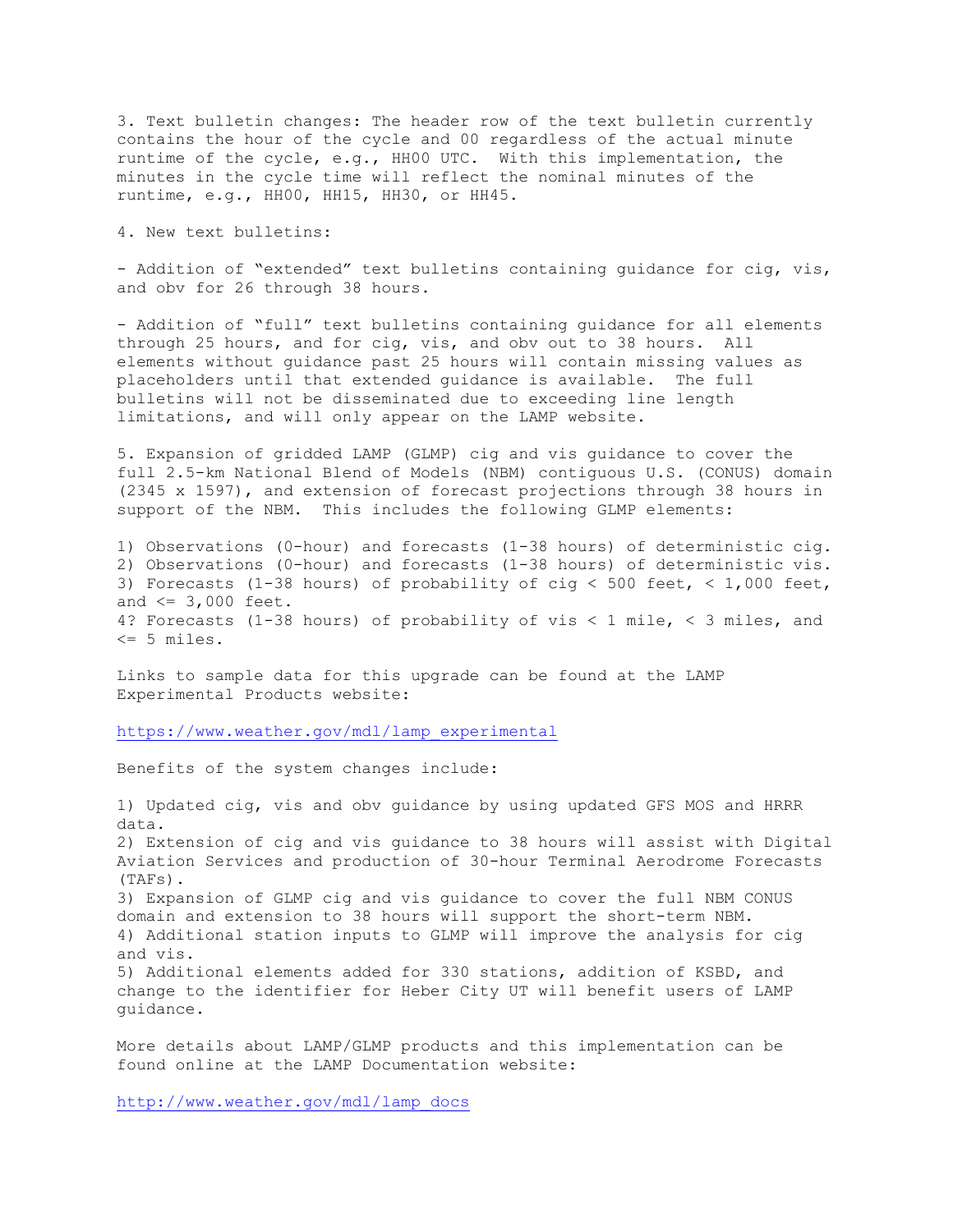Changes to Dissemination:

1) New "extended" text bulletins (LEVUSA) for 26 through 38 hours will be disseminated over the Satellite Broadcast Network (SBN)/NOAAPort each hour under World Meteorological Organization (WMO) header FEUS11 KWNO and Advanced Weather Interactive Processing System (AWIPS) identifier LEVUSA, and will be made available on National Centers for Environmental Prediction (NCEP) Web Services at the following locations as of the effective date:

<https://ftp.ncep.noaa.gov/data/nccf/com/lmp/prod> <https://nomads.ncep.noaa.gov/pub/data/nccf/com/lmp/prod>

with filenames: lmp lavtxt ext.tHH30z (where HH=00, 01, ..., 23)

For user convenience, the currently operational 1-25 hour (LAVUSA) messages will also be available at this new location in addition to their current location with filenames: lmp\_lavtxt.tHHMMz (where HH=00, 01,. . ., 23; MM=00, 15, 30, 45).

2) Due to SBN bandwidth limitations, the expanded GLMP cig and vis guidance on the 2.5km NBM CONUS grid for 1-38 hours will not be disseminated over SBN/NOAAPort at this time, but will be made available on NCEP Web Services in gridded binary version 2 (GRIB2) format at the following locations as of the effective date:

<https://ftp.ncep.noaa.gov/data/nccf/com/glmp/prod> <https://nomads.ncep.noaa.gov/pub/data/nccf/com/glmp/prod>

With filenames: glmp.tHH30z.master.fPPP.grib2 (where HH=00, 01, ..., 23; PPP=000 indicates the observation analyses, PPP=001, 002, ..., 038 indicates the forecast projection in hours from runtime HH).

Note that the GLMP cig and vis GRIB2 data on NCEP Web Services cover the full CONUS domain through 17 hours, and the coverage is clipped to the CONUS, Canada, and near-shore waters beyond 17 hours due to a lack of skill in the Atlantic and Pacific Oceans and the Gulf of Mexico at those projections.

GLMP cig and vis guidance through 25 hours on the NDFD CONUS extent will continue to be disseminated over SBN/NOAAPORT in GRIB2 format and will continue to be available on the NWS TGFTP server in National Digital Graphical Database (NDGD).

There are no other changes to the dissemination with this implementation. The LAMP and GLMP products will continue to be available in operational NDGD, SBN, NOAAPORT and NWS ftp server.

Output on the NWS Web Servers will also be updated to contain the new model output but the core contents (variables, file size) will not change. Details for the locations of the LAMP and GLMP products on the NWS ftp server can be found here:

[https://www.weather.gov/mdl/lamp\\_NWS\\_ftp\\_server](https://www.weather.gov/mdl/lamp_NWS_ftp_server)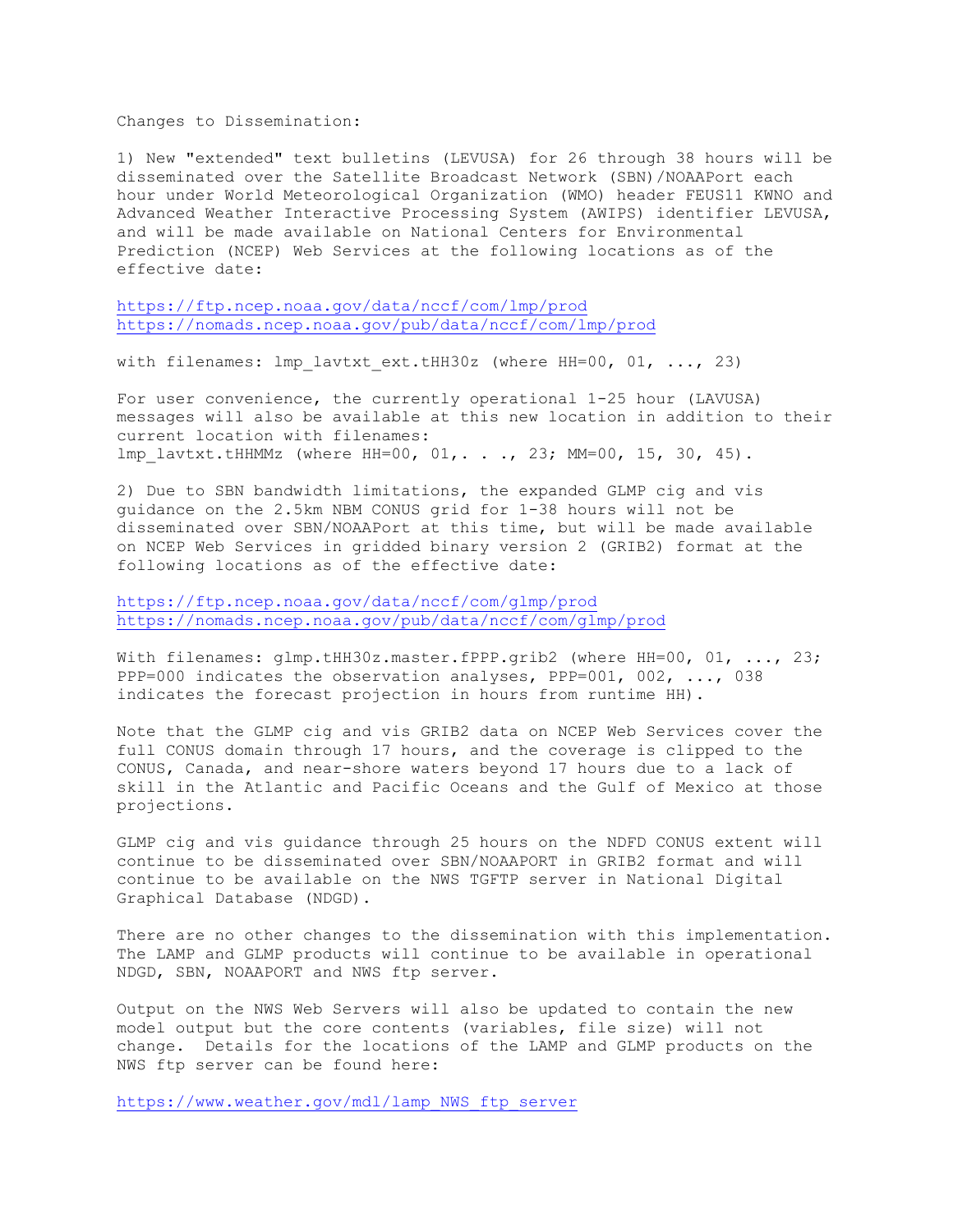Complete lists of LAMP and GLMP WMO headers can be found here:

LAMP headers:

[https://www.weather.gov/media/mdl/lampheaders\\_vert\\_structure\\_v2.2.0.pdf](https://www.weather.gov/media/mdl/lampheaders_vert_structure_v2.2.0.pdf)

GLMP headers:

[http://www.weather.gov/media/mdl/glmpheaders\\_2016.pdf](http://www.weather.gov/media/mdl/glmpheaders_2016.pdf)

The communication identifiers for the LAMP text and BUFR products are shown in Tables 1 and 2 below. WMO headers for GLMP cig and vis are shown in Table 3 below.

Table 1: Communication identifiers for the GFS-based LAMP products in ASCII format. Listed below are the WMO heading and the AWIPS identifier.

| WMO heading | AWIPS ID Description |                    |  |                                    |  |
|-------------|----------------------|--------------------|--|------------------------------------|--|
|             |                      |                    |  |                                    |  |
| FOUS11 KWNO | LAVUSA               | 1-25 hour bulletin |  |                                    |  |
| FEUS11 KWNO | LEVUSA               |                    |  | Extended 26-38 hour bulletin (new) |  |

Table 2: Communication identifiers for the GFS-based LAMP products in BUFR format. Listed below are the WMO headings.

| WMO heading |  | Region |  |                                  |  |
|-------------|--|--------|--|----------------------------------|--|
|             |  |        |  |                                  |  |
| JSMF10 KWNO |  |        |  | LAMP BUFR Pacific Region         |  |
| JSMF11 KWNO |  |        |  | LAMP BUFR Northeast Region       |  |
| JSMF12 KWNO |  |        |  | LAMP BUFR Southeast Region       |  |
| JSMF13 KWNO |  |        |  | LAMP BUFR North Central Region   |  |
| JSMF14 KWNO |  |        |  | LAMP BUFR South Central Region   |  |
| JSMF15 KWNO |  |        |  | LAMP BUFR Rocky Mountains Region |  |
| JSMF16 KWNO |  |        |  | LAMP BUFR West Coast Region      |  |
| JSMF17 KWNO |  |        |  | LAMP BUFR Alaska Region          |  |
|             |  |        |  |                                  |  |

Table 3. WMO headers and superheaders for GLMP cig and vis guidance in GRIB2 format.

| WMO heading | Element Name |                                                    |
|-------------|--------------|----------------------------------------------------|
|             |              |                                                    |
| LCUAii KMDL |              | Ceiling height $(0 - hour)$ , ii=00-23             |
| LMUZ98 KMDL |              | Ceiling height (1-38 hours)                        |
| LMCZ98 KMDL |              | Ceiling height $prob < 500$ feet (1-38 hours)      |
| LMDZ98 KMDL |              | Ceiling height $prob < 1,000$ feet (1-38 hours)    |
| LMFZ98 KMDL |              | Ceiling height prob $\leq$ 3,000 feet (1-38 hours) |
| LDUAii KMDL |              | Visibility $(0 - hour)$ , ii=00-23                 |
| LNUZ98 KMDL |              | Visibility (1-38 hours)                            |
| LNCZ98 KMDL |              | Visibility prob $\langle$ 1 mile (1-38 hours)      |
| LNEZ98 KMDL |              | Visibility $prob < 3$ miles (1-38 hours)           |
| LNFZ98 KMDL |              | Visibility prob $\le$ 5 miles (1-38 hours)         |
|             |              |                                                    |